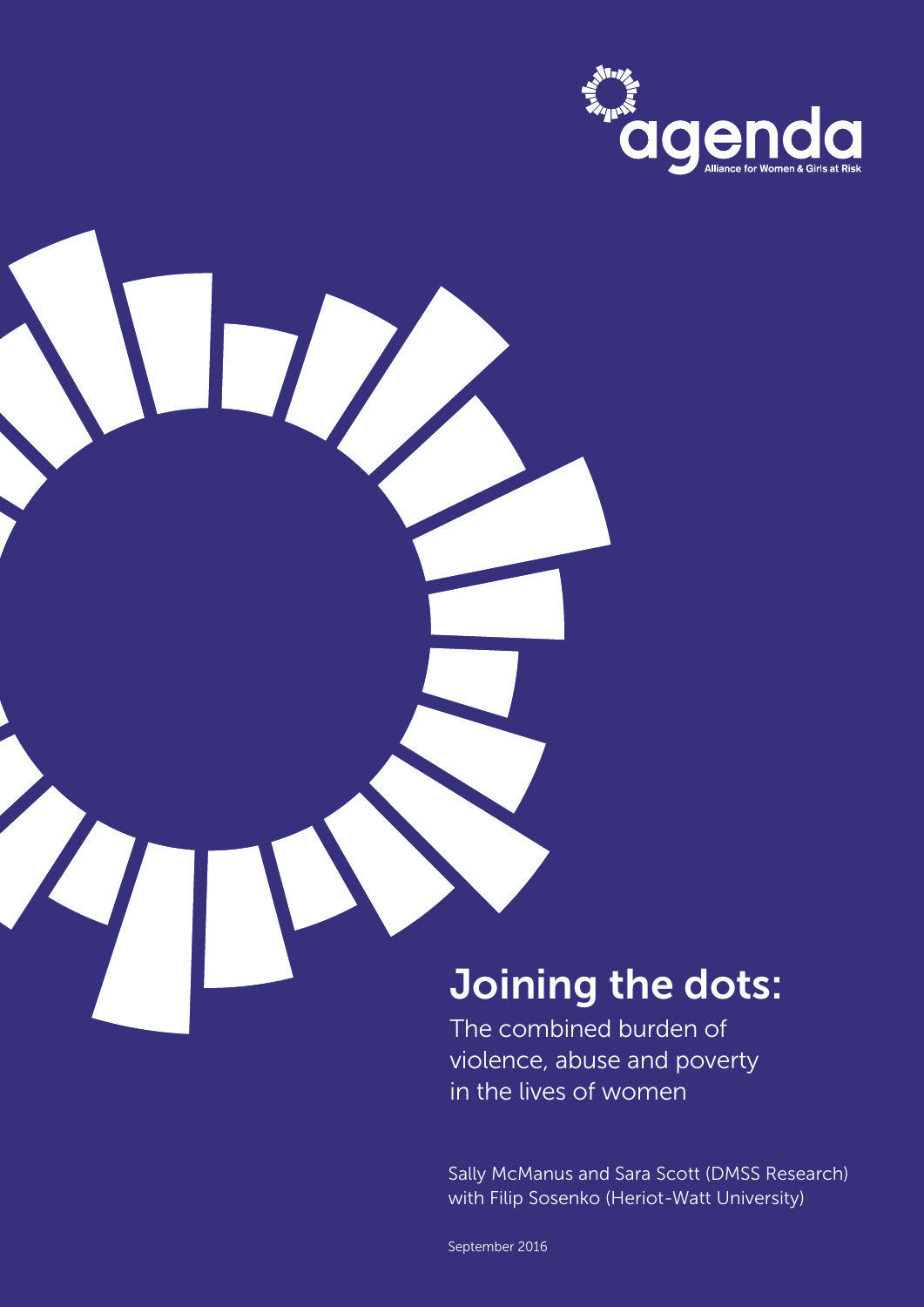

Agenda exists to campaign for the most excluded women and girls: those who struggle with the combined burden of complex and interrelated needs. There are key themes which repeat time and time again through the lives of all of these women, but the two most ubiquitous are violence and poverty.

We have known for a long time that violence and poverty are linked in women's lives. Joining the Dots, funded by the Joseph Rowntree Foundation, outlines the strength of that link: women in poverty are more than twice as likely to experience almost every kind of abuse and violence as women not in poverty.

This report is one of the first to draw out what that combination of abuse and poverty looks like for women in England. It paints a stark picture of poor mental health; insecure housing and work; and disability, combined with high levels of caring responsibilities.

Our thanks go to the researchers at DMSS and Herriot Watt University for providing such a strong analysis of how these forms of disadvantage intertwine.

Poverty, abuse, and violence are gendered. Across our society it is women who disproportionately suffer them. It is unsurprising that each form of inequality reinforces the other, and breeds new forms – like higher rates of mental ill-health among women.

The findings are a clear reminder that offering women support for individual problems in isolation is not effective. These issues are complex and intertwined. Women in poverty have fewer resources and can find it harder to escape perpetrators of abuse, while experiencing abuse is often a factor in women's homelessness, substance misuse, poor mental health and poverty. Tackling this inequality must start at the very top. We are calling for a crossgovernment approach to improving life chances for women who face the most extensive abuse, poverty and disadvantage. We need leadership and strategic thinking to break the links between these issues.

We are also thankful to the **Joseph** Rowntree Foundation for providing funding and guidance.

Heriot-Watt Trading Ltd, a whollyowned subsidiary of Heriot-Watt University, conducts commercial activity within the university including consultancy, where academics carry out consultancy research for third parties under the university's consultancy procedures.





It's also essential that services exist to provide the help needed. At the moment, we have some world-class specialist support in this country, but the services which provide it are few and far between and often struggle for funding. Central and local government must make sure specialist services providing holistic support are adequately funded and properly commissioned everywhere.

## Foreword



And we've got to start recognising these women. We hear stories time and time again from women about missed opportunities for support, with professionals unable to see the trauma that lay at the root of their problems. 'Routine enquiry' (asking women and girls whether they have experienced violence and abuse) needs to become standard practice across a range of health and support services and be accompanied by proper support for those who disclose past or present experiences of abuse. That way we'll stop missing the opportunities we have got to reach out to women.

If we want to ensure that women's life chances aren't narrowed by gender, that girls born today won't face the limitations and closing off of opportunities caused by the combination of poverty and abuse, we've got to start joining these dots.

the

Katharine Sacks-Jones Director, Agenda

We are grateful to the thousands of women and men who took part in the extensive Adult Psychiatric Morbidity Survey (APMS) interview, they were generous with their time and experiences.

This report was conceived and developed by Katharine Sacks-Jones at Agenda, she has been closely involved with the analyses and interpretation presented here.

DMSS Research conducts research and evaluation with a focus on gender, abuse, mental health and services for women, children and young people. www.dmss.co.uk

### Acknowledgements

This research was funded by the Joseph Rowntree Foundation. The Joseph Rowntree Foundation is an independent organisation working to inspire social change through research, policy and practice. For more information visit www.jrf.org.uk.

Supported by

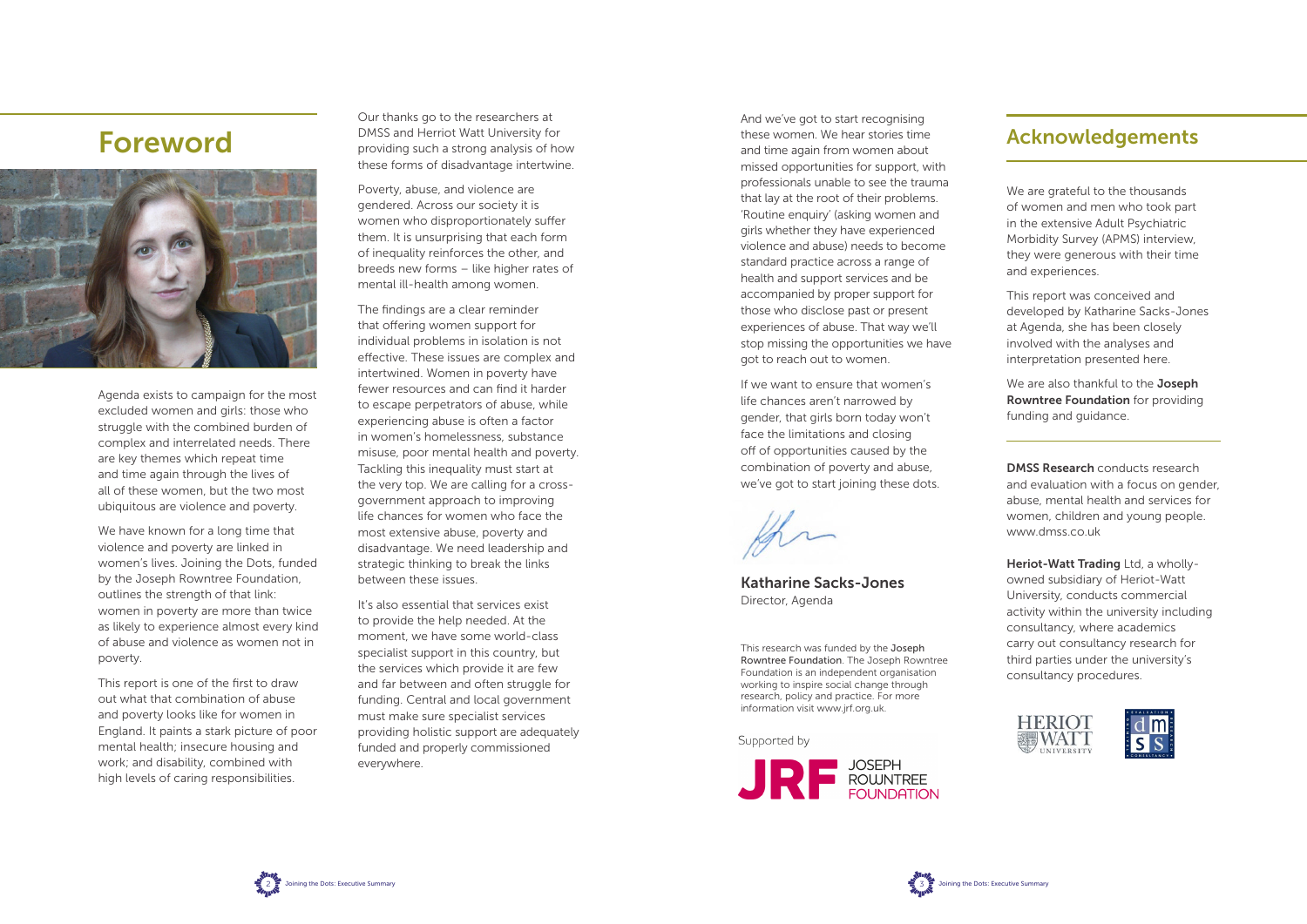Agenda was established to draw attention to the needs of the most disadvantaged women and girls in our society: those who face a complex range of adversities in their lives and who are often overlooked in public debate and policy design. This study was commissioned by Agenda, with support from the Joseph Rowntree Foundation, in order to provide statistics on the circumstances of such women in England.

Building on our previous report, *Hidden Hurt: Violence, abuse and disadvantage*  in the lives of women,<sup>1</sup> we describe the circumstances of women in England who live in poverty, examine the nature and extent of violence and abuse experienced by women in poverty, and profile the mental health and quality of life of women who experience both poverty and violence and abuse. This report provides a powerful statistical picture of the combined adversity of poverty and extensive violence and abuse in women's lives.

Our data source is the Adult Psychiatric Morbidity Survey (APMS) which has a large representative sample of women and men of all ages and is the best available data on rates of mental illness in the general population. APMS also provides rich information about other aspects of people's lives: including their economic circumstances, social relationships and experiences of sexual and physical abuse, violence and coercive control in childhood or adulthood.

We have previously used APMS data to produce a typology of abuse and violence.<sup>2</sup> Here we draw on a modified version of that typology, where the population is divided into four broad groups reflecting their lifetime experience of different types of violence and abuse. These groups represent those who have experienced:

- 1. little or no violence and abuse in their lives
- 2. physical violence from a partner
- 3. sexual abuse or violence as children or adults
- 4. extensive sexual and/or physical abuse, often across the life-course.

To identify which women in the APMS sample were in poverty, we used the following indicators:<sup>3</sup> personal and equivalised income; fuel poverty and poor housing conditions; borrowing from friends and non-standard money lenders; and being seriously behind with utility, rent, mortgage and a range of other debt repayments. Surveys that focus specifically on poverty will include other measures, such as household income after housing costs, and generate better estimates of the prevalence of poverty (which was not a focus for this study).

- 2 The Responding Effectively to Violence and Abuse study (REVA) was conducted by the Child and Women Abuse Studies Unit, DMSS and NatCen Social Research. Scott S, Williams J, McNaughton Nicholls C, Lovett J, McManus S (2015) Population patterns in violence, abuse and mental health in England NatCen: London. http://www.natcen.ac.uk/media/1057987/RFVA\_Brief-1\_Population-patterns\_FI-NAL\_071015.pdf
- 3 Analysis was carried out drawing on the profile of poverty found in the Povert and Social Exclusion (PSE) survey Lansley S and Mack J (2015) Breadline Britain – the rise of mass poverty. One World. https://oneworld-publications.com/breadline-britain-pb.html#.VqZjA\_mLS72

## Background **Data & Analysis** Charles Background Data & Analysis

- Violence and abuse are associated with poverty: people who are in poverty are more likely to have suffered violence and abuse than those who are not. This is true for both women and men. Among women in poverty 38% have experienced violence and abuse, compared with 27% of women not in poverty.
- The association between abuse and poverty is somewhat stronger in women than men: half of women with extensive experience of abuse are in poverty (51%) while this is the case for a quarter of women who have experienced little or no abuse in their lives (27%). The comparable figures for men are 27% and 17%.
- About 4% of women are both in poverty and have experience of extensive violence and abuse in their lives: around one million women in England.
- Women in poverty are much more likely to experience almost every type of violence and abuse – at rates which are generally twice as high as those of other women. The difference is particularly pronounced for violence involving a weapon. One in twenty women in poverty (5%) have had a weapon used against them, compared with one in a hundred women not in poverty (1%). Women in poverty are twice as likely as other women to have been raped either as children or adults. The only kinds of abuse which are not significantly associated with poverty are nonconsensual sexual talk and touching.
- Women in poverty are particularly likely to experience the most extensive violence and abuse in their lives. 14% of women in poverty have faced extensive violence and abuse, which is more than twice the rate of women not in poverty (6%).
- The more extensive the violence and abuse experienced the more likely it is that women also face other adversities in their lives. These include poor general health, difficulties in finding work, major traumatic events or homelessness. This is true both for women in poverty and those who are not.



#### Figure 1: Proportion in poverty by violence and abuse groups and sex

<sup>1</sup> Scott S and McManus S (2015) Hidden Hurt: Violence, abuse and disadvantage in the lives of women. Agenda: London. http://weareagenda.org/wp-content/ uploads/2015/11/Hidden-Hurt-full-report1.pdf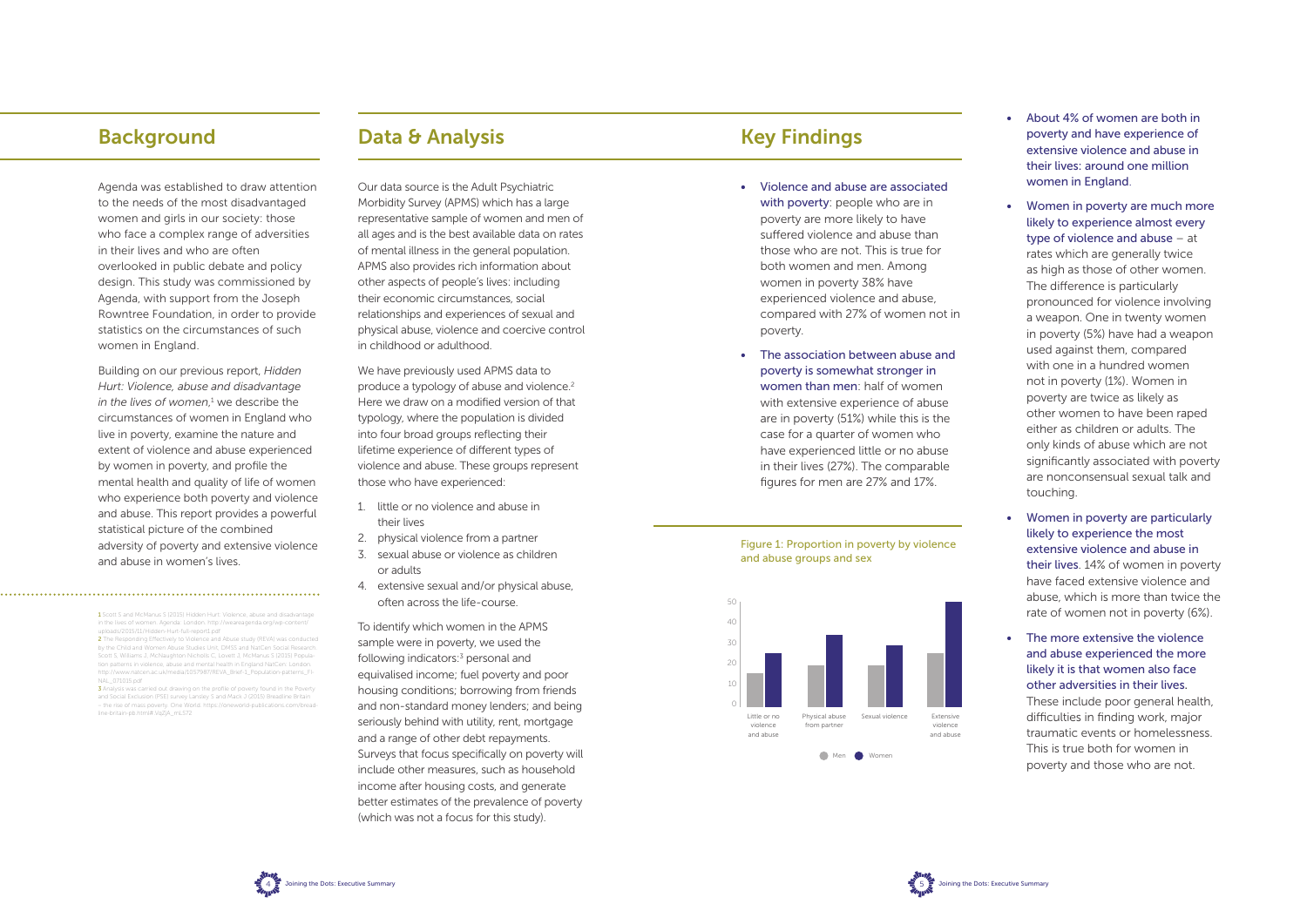• Mental illness is more strongly linked with violence and abuse than it is with poverty. Over half of women who are both in poverty and have experience of extensive violence and abuse meet the diagnostic threshold for a common mental disorder. This rate is three times higher than for women in poverty who have little or no experience of violence. However, women who experience physical violence from a partner (without having suffered other abuse in their lives) are much more vulnerable to anxiety and depression if they are also dealing with poverty than if they are not.

• Being abused and being in poverty are *both* associated with negative outcomes. Experiencing both abuse and poverty is associated with the very poorest outcomes. Women who face both in their lives are likely to suffer a number of other adversities and are among the most disadvantaged people in society. A fifth of women in combined adversity have thought about suicide in the past year, more than a third have made a suicide attempt at some point, and a quarter have self-harmed. For this group of women, adversity often stretches across the life-course, with a fifth having run away from home, one in ten having been in local authority care and a fifth having experienced homelessness.

### Recommendations

The enormous impact of sexual and physical abuse on victims is well established. It is also widely recognised that interpersonal violence and abuse is a gendered issue disproportionately affecting women and girls. It is an issue which looms particularly large in the lives of the most disadvantaged: women in prison, involved in prostitution, who are homeless or suffer mental ill health. However, this study is one of the first to focus on quantifying the association between economic and social disadvantage and experience of abuse. Our analysis confirms that the greatest disadvantage is experienced by those who endure the most extensive abuse across their life-course – and shows that it is women in poverty who are most likely to have such experiences.

There are implications for policy makers, services providers and practitioners. For further information on the changes Agenda believes we need to see, please visit http://weareagenda.org/policyresearch/agendas-reports.

Based on this research Agenda recommends that:

1. There is political leadership and a cross-government approach to improving the life chances of women who face the most extensive abuse, poverty and multiple disadvantage in their lives. This should set out the changes needed across different policy areas and departmental responsibilities to bring





Figure 2: Proportion of women in violence and abuse groups with a common mental disorder

about systemic change for the most disadvantaged women and girls.

- 2. Central and local government must make sure specialist services providing holistic support are adequately funded and properly commissioned. These are crucial if the multiple difficulties faced by women and girls with the most extensive experience of violence and abuse are to be addressed.
- 3. Services who encounter women in poverty (including for example mental health, housing, substance misuse or employment support) need to understand the impacts of violence and abuse on women's lives and be offering support around these issues. 'Routine enquiry' (asking women and girls whether they have experienced violence and abuse) should become standard practice across a range of health and support services and be accompanied by proper support for those who disclose past or present experiences of abuse. Identifying that abuse is, or has been, experienced is an essential first step in providing appropriate referral or support.
- 4. Services for survivors of violence and abuse need to be adequately resourced and able to respond to the fact that experiences of violence and abuse may be compounded by poverty. Many survivors will have complex needs and require support around issues such as mental health, substance misuse and homelessness.